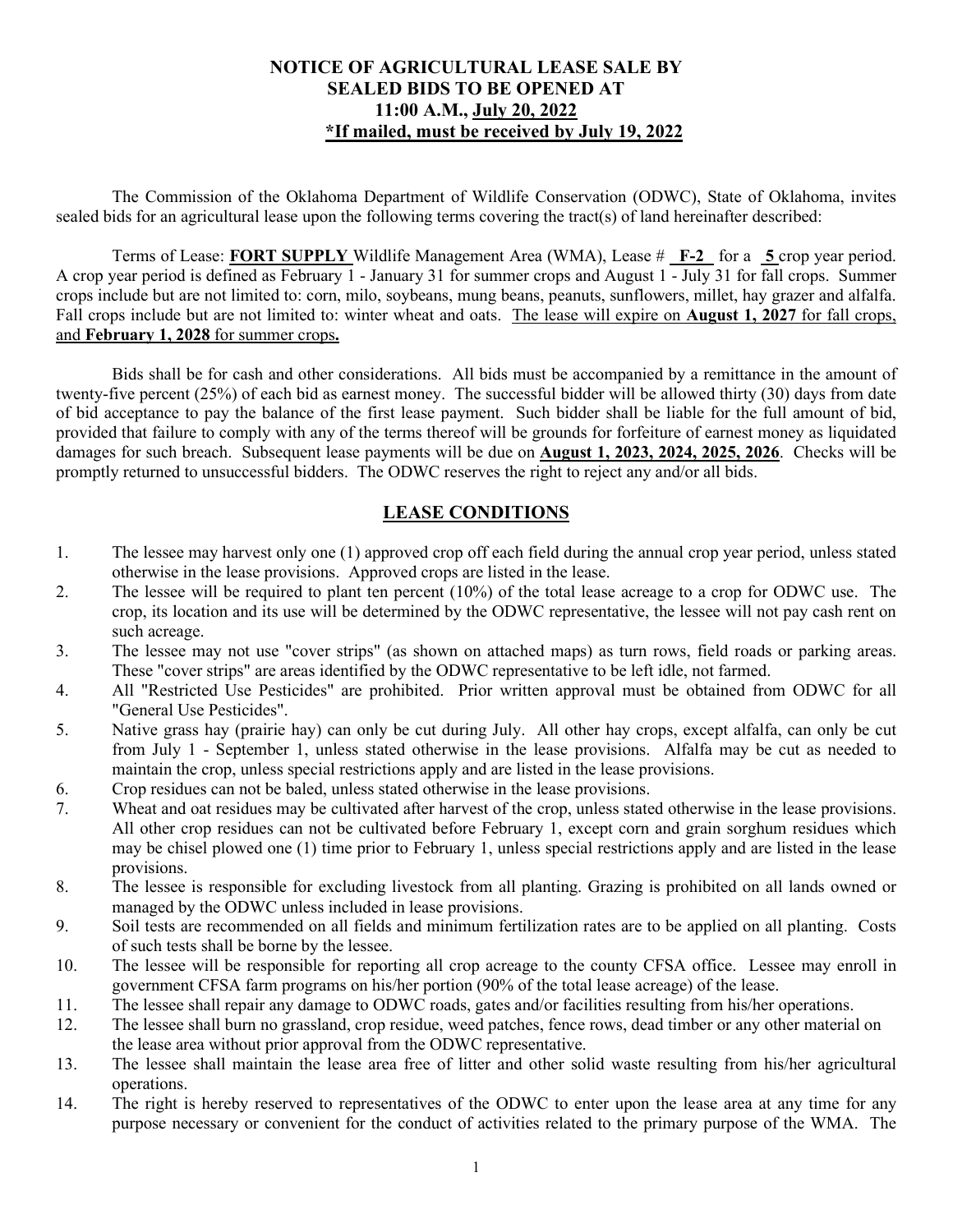lessee shall have no claim for damages of any character on account thereof against the ODWC or any representative thereof.

- 15. Hunters and other consumptive and non-consumptive users of the lease area shall be granted free foot access at all times, provided that such use does not significantly damage the lessee's unharvested crops.
- 16. Agricultural operations shall not be conducted during any restricted periods listed: ALL WEEKENDS BETWEEN OCTOBER 1 AND DECEMBER 1, OR ANYTIME DURING DEER MUZZLELOADER OR DEER GUN SEASON.
- 17. The lessee shall neither transfer nor assign this lease, nor sublet the demised premises or any part thereof, nor grant any interest, privilege or license whatsoever in connection with this lease.
- 18. The lessee shall cut no standing timber; conduct no mining operations; remove no sand, gravel or kindred substances from the ground except in the exercise of mineral rights heretofore reserved to the record owner thereof; commit no waste of any land; or in any manner substantially change the contour or conditions of the property except changes for soil and water conservation practices approved by the ODWC.
- 19. At the discretion of the ODWC Director, a lease may be terminated at any time for failure to comply with any of the terms, conditions, or provisions; for the violation of any rule or regulation in force on the WMA by the lessee or his/her agent or representative; or for a violation of a fish or wildlife regulation by the lessee resulting in a conviction; and provided that in case of such termination, no remission or charges shall be made against the ODWC or any representative thereof.

## **LEASE PROVISIONS**

WMA: Fort Supply WMA, Lease  $#F-2$ , Portions of: Sec. 7 & 8; T23N, R22W IM, Woodward County, OK.

Location: (Map attached) From Fort Supply, OK - 1/2 mile west, 5 miles south. Other fields are located south of this location.

Approved Crops: corn, milo, beans, peas, wheat, sunflower, millet, oats, alfalfa, or other grain or forage sorghums

Field#/Acres - Total Acres: #1-17.0 ac., #2-5.0 ac., #3-11.0 ac., #4-11.0 ac., Total Acres – 44.0

Specific lease provisions:

- 1. Double cropping will be permitted if the lessee uses no-till farming methods to plant a secondary crop. The primary crop will be the crop that has a seed bed prepared prior to planting. The ODWC's 10% will be left in the field from the summer crop or as designated by the ODWC representative.
- 2. 10% percent of all crops will be left standing in a location determined by the Area Biologist. Fields planted to alfalfa do not require the 10%. Fields planted to corn, soybeans, or milo harvested for grain and not tilled prior to March 1 do not require 10% to be left standing.
- 3. Cover strips must remain undisturbed in fields that are specified as such on the field maps.
- 4. Crop residues may be bailed to enhance wildlife use and facilitate planting operations.
- 5. A minimum of 50% of the total acres of the lease must be farmed each year.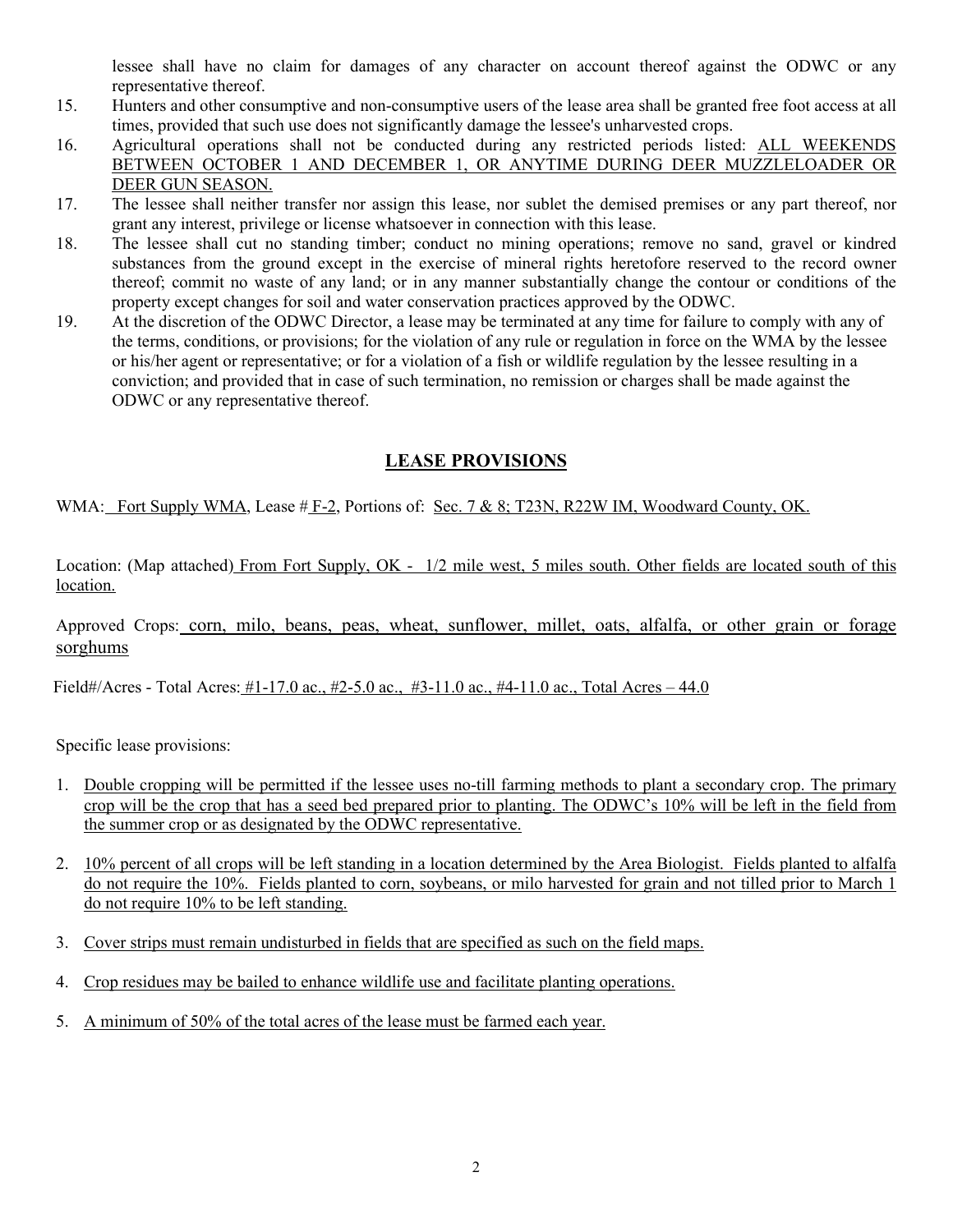#### **BIDDING PROCEDURE**

All bids must be signed and 25% of the bid total must be remitted with the bid. All bids must be in a sealed envelope plainly marked with the following information:

Bid opening date **July 20, 2022** 

**Fort Supply WMA – Ag lease Oklahoma Department of Wildlife Conservation Attn: Ag Lease Program 3014 Lakeview Woodward, OK 73801** 

**Note:** Bids must be received by **11:00 am on July 20, 2022**, mailed bids must be received by close of business on **July 19 , 2022 Note**: Improperly marked envelopes may be rejected.

For additional information contact the ODWC representative, **Eddie Wilson, 580-334-0343** 

**Minimum Bid Required: \$4.00 /Acre ODWC Acres (10%): 4.4** 

| <b>NOTE: TO BE FILLED IN BY BIDDER</b>                                                                        |             |                                                                                                                       |      |
|---------------------------------------------------------------------------------------------------------------|-------------|-----------------------------------------------------------------------------------------------------------------------|------|
| $Bid(\text{S})/ $ Acre x Acres Bid on = Total Bid(\\ \ S)                                                     |             |                                                                                                                       |      |
| \$<br>$x = 39.6$ $ac = 8$                                                                                     |             |                                                                                                                       |      |
| Earnest Money: Total Bid(\$) x $25\%$ = \$ Submitted With Bid                                                 |             |                                                                                                                       |      |
|                                                                                                               |             |                                                                                                                       |      |
|                                                                                                               |             |                                                                                                                       |      |
| <b>Bidder Signature</b>                                                                                       | <b>Date</b> | <b>ODWC Signature</b>                                                                                                 | Date |
| <b>Note:</b> If awarded the lease, this document will serve as the Lease Agreement.<br>Fort Supply WMA - #F-2 |             |                                                                                                                       |      |
| Please print the following information:                                                                       |             |                                                                                                                       |      |
| <b>Bidder Name:</b>                                                                                           |             | <u> 1989 - Johann Barbara, martin amerikan basal dan berasal dalam basal dalam basal dalam basal dalam basal dala</u> |      |
|                                                                                                               |             |                                                                                                                       |      |
|                                                                                                               |             |                                                                                                                       |      |
|                                                                                                               |             |                                                                                                                       |      |

**Phone Number:**